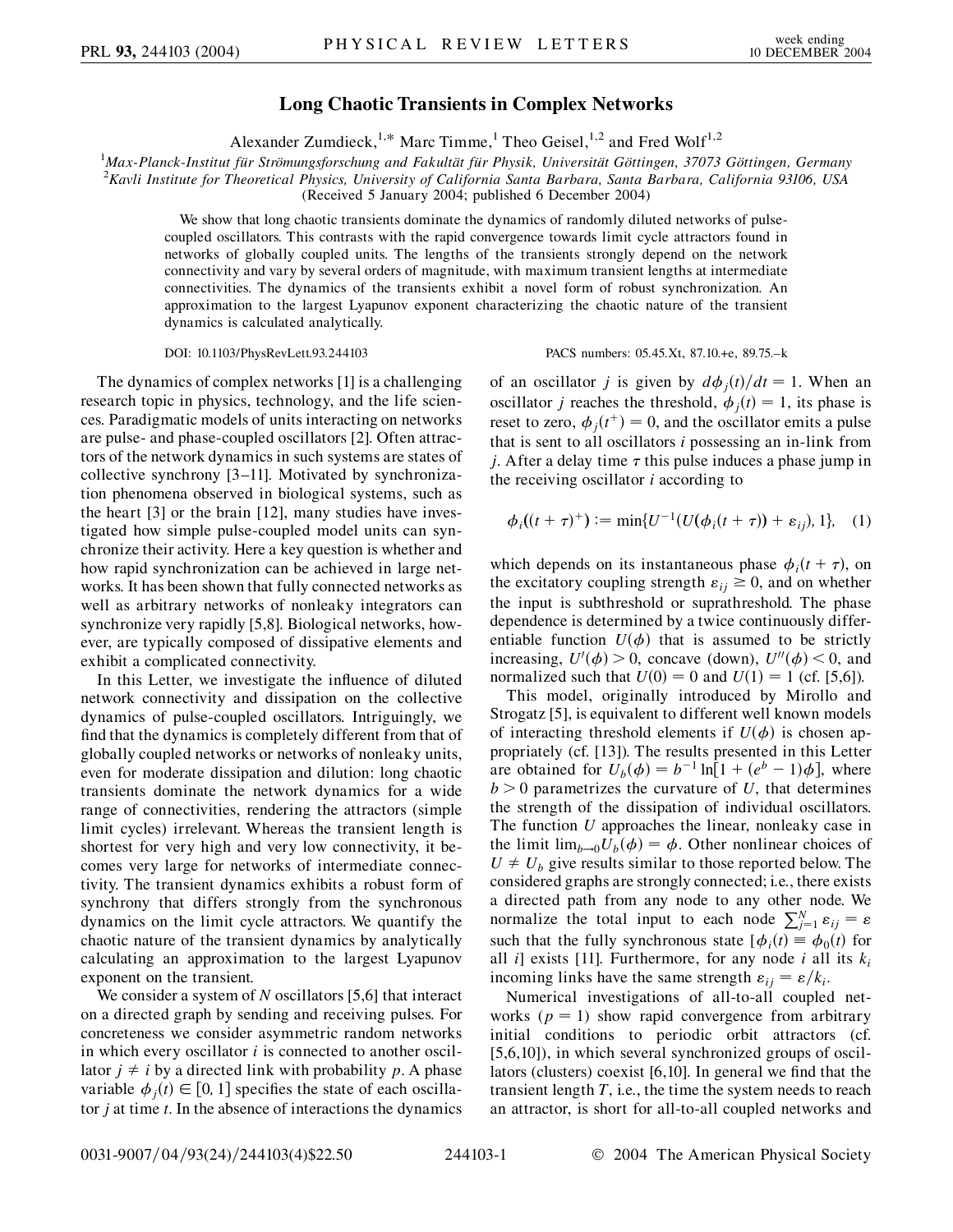

FIG. 1. Long chaotic transients towards periodic attractor states in complex networks. The panels show the dynamics of random networks of  $N = 100$  oscillators ( $b = 1.0$ ,  $\varepsilon = 0.1$ ,  $\tau = 0.1$ ). The phases of all oscillators are marked along the vertical axis just after an arbitrary but fixed reference oscillator is reset. Time is thus measured by the number of resets *n* of the reference oscillator. The length of the transients increases quickly with dilution: (a) for the fully connected ( $p = 1$ ) network the transient length is  $T \approx 10^2$ , whereas (b)  $T \approx 2 \times 10^3$  for  $p = 0.97$ , and (c) no attractor reached up to  $n = 10^5$  ( $T > 10^5$ ) for  $p = 0.80$ .

depends only weakly on network size, for instance,  $T \approx$  $10^2$  for  $N = 100$  oscillators [see, e.g., Fig. 1(a)].

In contrast, diluted networks exhibit largely increased transient times: eliminating just 3% of the links ( $p =$ 0*:*97) leads to an increase in *T* of one order of magnitude  $[T \approx 10^3$ , Fig. 1(b)]. The system finally settles on an attractor which is similar to the one found in the fully connected network, i.e., a periodic orbit with several synchronized clusters. Further dilution of the network causes the transient length to grow extremely large [*T >*  $10<sup>5</sup>$ , Fig. 1(c)]. The lifetime of an individual transient typically depends strongly on the initial condition. We observed the dynamics started from many randomly chosen initial phase vectors distributed uniformly in  $[0, 1]$ <sup>N</sup> and typically find a wide range of transient times (Fig. 2).

We systematically studied the average transient length dependent upon the average connectivity *p*. Surprisingly, the average transient length, a dynamical feature of the network, depends nonmonotonically on the network connectivity  $p$  (Fig. 3), whereas many structural properties of random graphs such as the average path length between two vertices are monotonic in *p* [14]. The average transient length is short for low and high connectivity values *p*, but becomes very large for intermediate connectivities, even for only weakly diluted net-



FIG. 2. Distribution of transient lengths on randomly diluted networks ( $N = 16$ ,  $p = 0.8$ ,  $b = 3$ ,  $\varepsilon = 0.1$ ,  $\tau = 0.1$ , statistics over 300 random networks).

works. Moreover, we find that the mean lifetime  $\langle T \rangle$ grows exponentially with the network size *N* for diluted networks, whereas it is almost independent of network size for fully connected networks (inset of Fig. 3). This renders long transients the dominant form of dynamics for all but strongly diluted or fully connected networks. The transient length defines a new, collective time scale that is much larger than the natural period, 1, of an individual oscillator and the delay time,  $\tau$ , of the interactions. This separation of time scales makes it possible to statistically characterize the dynamics on the transient (cf. [15]).

What are the main features of the transient dynamics? We determined the statistical distribution of phases of the oscillators during the transient (Fig. 4). Interestingly the network exhibits a novel kind of synchrony during the transient: There are groups of temporarily synchronized oscillators that perpetually absorb and emit oscillators at irregularly varying times. Since position and size of these groups are not fixed in time, temporal averaging yields a broadened phase distribution that represents one roughly synchronized cluster. The cluster is robust against exter-



FIG. 3. The average transient length  $\langle T \rangle$  depends nonmonotonically on the network connectivity *p*. Average over 100 initial conditions ( $N = 16$ ,  $b = 3$ ,  $\varepsilon = 0.1$ ,  $\tau = 0.1$ ). Error bars are standard error of mean. The inset shows the rapid growth of  $\langle T \rangle$  with network size *N* (boxes:  $p = 0.8$ ; stars:  $p =$ 0.95; diamonds:  $p = 1.0$ ).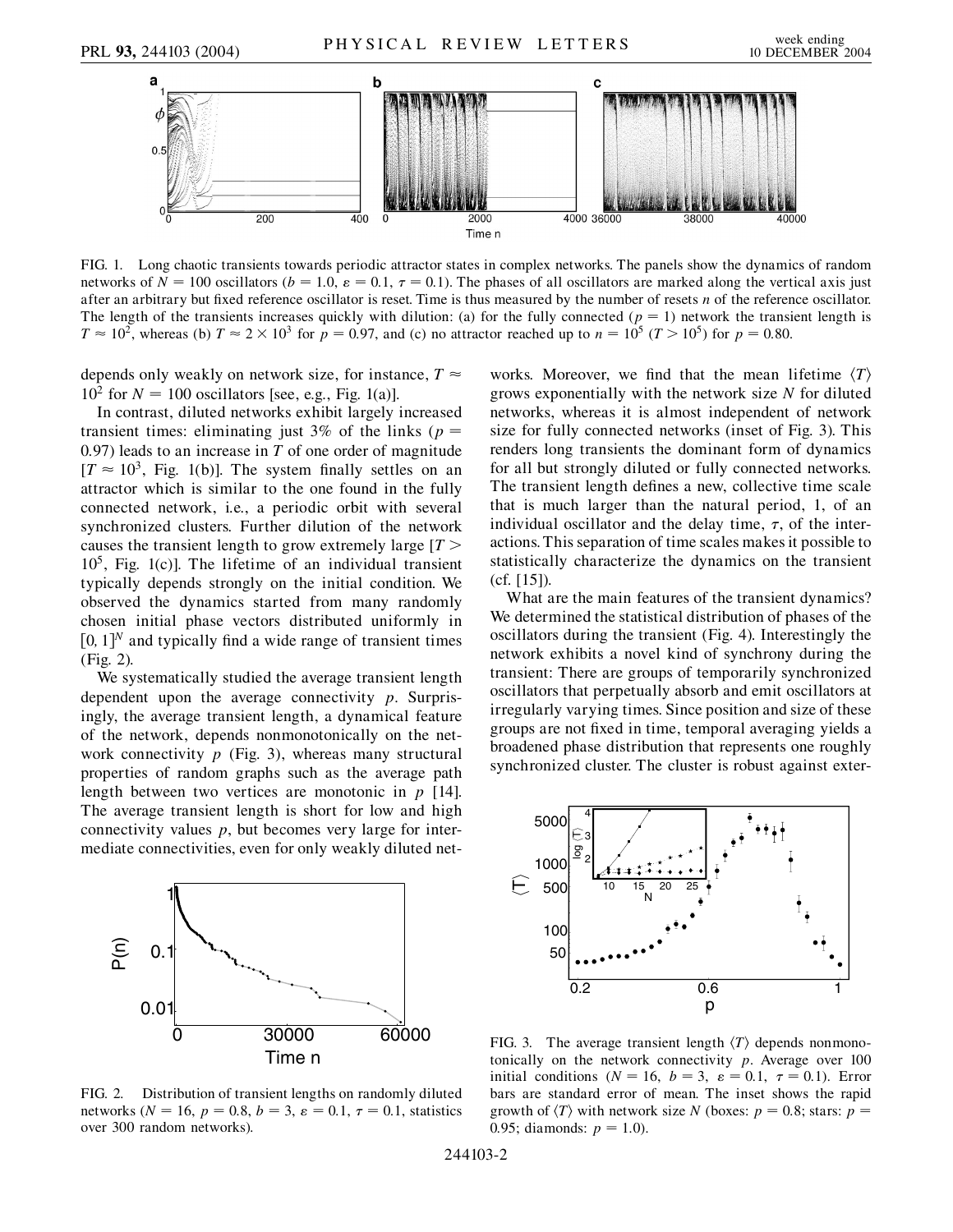

FIG. 4. The oscillators form a single, dispersed cluster during the transient (black line) and several precisely synchronized clusters on the attractor (gray line). The density of phases relative to their average phase is shown for the dynamics displayed in Fig. 1(b) averaged over  $n = 500, \ldots, 1500$  (transient) and  $n = 2500, \ldots, 3500$  (attractor).

nal perturbations of the phases and omission of single pulses. On the attractor, however, the oscillators are organized in several precisely synchronized clusters (cf. Fig. 4), such that the transient dynamics is completely different from the dynamics on the attractor.

Numerically we find that nearby transient trajectories diverge exponentially with time, an indication of chaos [Fig.  $5(a)$ ]. To further quantify the chaotic nature of the transient dynamics, we determined the speed of divergence of two nearby trajectories both by numerical measurements and by analytically estimating the largest Lyapunov exponent on the transient. Let  $\{t_n: n \in \mathbb{N}_0\}$  be a set of firing times of an arbitrary, fixed reference oscillator and  $\phi_i^1(t_n), \phi_i^2(t_n), i \in \{1, ..., N\}$ , the set of phases of the oscillators *i* of two transient trajectories 1 and 2. We then define the distance

$$
D_n := \sum_{i=1}^N |\phi_i^1(t_n) - \phi_i^2(t_n)|_c \tag{2}
$$

between these two trajectories at time  $t_n$  where  $|\cdot|_c$ denotes the distance of two points on a circle with circumference 1. For a small initial separation  $D_0 \ll 1$  at time  $t_0$  the distance  $D_n$  at later time  $t_n$  scales as [Fig. 5(a)]

$$
D_n \approx D_0 e^{\Lambda n},\tag{3}
$$

quantifying the speed of divergence by the largest Lyapunov exponent  $\Lambda$ . To analytically estimate  $\Lambda$ , we determine the phase advance of oscillator *i* evoked by a single pulse received from oscillator *j*,

$$
\phi_i(t^+) = a_{ij}\phi_i(t) + c_{ij},\tag{4}
$$

where we have used the definition of  $U_b(\phi)$  in Eq. (1) and considered only subthreshold input. We obtain

$$
a_{ij} = \exp(b \varepsilon_{ij}) \ge 1,\tag{5}
$$

independent of the delay  $\tau$  and the constants  $c_{ij}$  which are independent of  $\phi_j(t)$ . The magnitude by which a single



FIG. 5. (a) The distance  $D_n$  between two nearby trajectories grows exponentially with time *n*. Its slope (dashed line) quantifies the rate of divergence measured by the largest Lyapunov exponent  $\Lambda$ . The jumps at  $n = 16$  and  $n = 29$  are due to the choice of the reference oscillator. (b) The largest Lyapunov exponent  $\Lambda$  depends linearly on the curvature *b* of the function  $U_b(\phi)$ . These numerical results (disks with error bars) agree with the analytical prediction  $\Lambda = b \cdot \varepsilon$  (continuous line) [16]. Error bars denote the standard deviation for 100 random networks ( $N = 100$ ,  $p = 0.75$ ,  $\varepsilon = 0.1$ ,  $\tau = 0.1$ ). Insets:  $U_b(\phi)$ for  $b = 1$  and  $b = 5$ .

pulse increases the difference  $|\phi_i^1(t^+) - \phi_i^2(t^+)|_c =$  $a_{ij} |\phi_i^1(t) - \phi_i^2(t)|_c$  is thus determined only by  $a_{ij}$ . If an oscillator *i* receives exactly one pulse from all its upstream (i.e., presynaptic) oscillators between  $t_n$  and  $t_{n+1}$ , the total increase due to all these pulses is determined by

$$
A_i := \prod_{j=1}^{N} a_{ij} = \exp\biggl(b \sum_{j=1}^{N} \varepsilon_{ij}\biggr). \tag{6}
$$

The normalization  $\sum_{j=1}^{N} \varepsilon_{ij} = \varepsilon$  implies  $A_i =$  $exp(b\epsilon) = A$  for all oscillators *i*. Noting that in the network during the transient pulses are emitted irregularly and assuming that between  $t_n$  and  $t_{n+1}$  each oscillator fires exactly once we find  $D_{n+1} \approx AD_n$ . The largest Lyapunov exponent is then approximated by

$$
\Lambda \approx \ln A = b \cdot \varepsilon. \tag{7}
$$

Numerical results are in good agreement with Eq. (7) for intermediate values of *b* [16]; see Fig. 5(b). Note that there is no free parameter in Eq. (7). This calculation